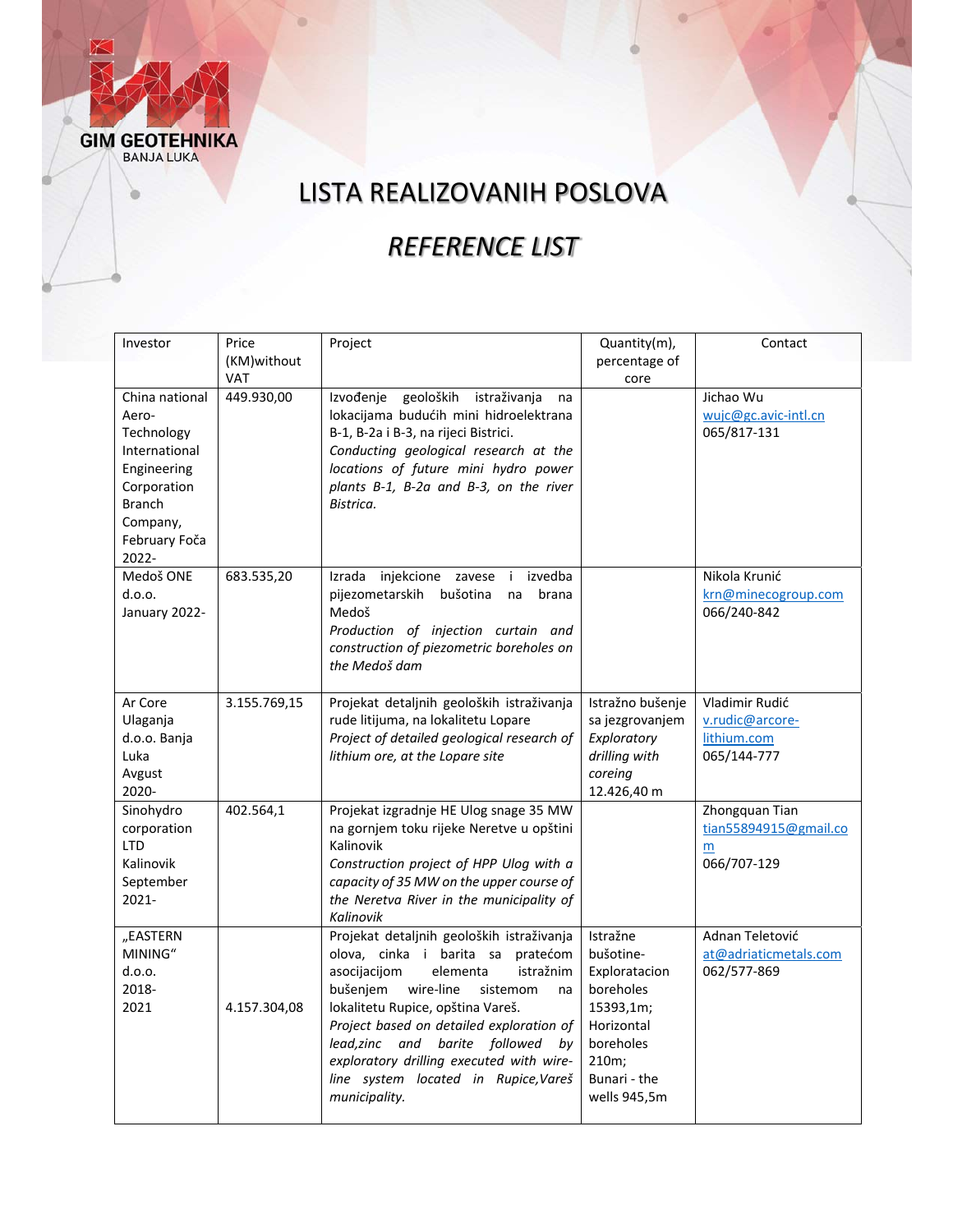ö

| "MESSER BH          | 192.901,00   | Reparacija bunara 495 m dubine usled        | Bunar-The well | Milorad Đurkvić,        |
|---------------------|--------------|---------------------------------------------|----------------|-------------------------|
| GAS"                |              | propadanja obložne kolone<br>opština        | 495m           | Milorad.Djurkovic@mess  |
| July -              |              | Petrovo                                     |                | er.ba                   |
| September           |              | Repair of the well 495 m deep due to the    |                | 063/526203              |
| 2021                |              | collapse of the casing pipe, municipality   |                |                         |
|                     |              | Petrovo                                     |                |                         |
| "EFT SE             | 89.608,00    | Geotehnička istraživanja za potrebe         |                | Željko Zubac,           |
| BILEĆA"d.o.o.       |              | izgradnje solarne elektrane SE BILEĆA,      |                | Zeljko.Zubac@eft-       |
| Bileća              |              | opština Bileća                              |                | group.net               |
| November            |              | Geotechnical exploration necessary for      |                | 065/745-723             |
| $2020 -$            |              | bulding solar power plant SE BILEĆA,        |                |                         |
| January 2021        |              | municipality Bileća                         |                |                         |
| "Vitinka            | 15.000       | Geofizičkih istraživanja radi definisanja   |                | Gvozden Stevanović,     |
| eksploatacija"      |              | perspektivne lokacije za bunar.             |                | 056/310-123             |
| d.o.o.              |              | Geophysical research to define              |                |                         |
|                     |              | a -                                         |                | vitinka@vitinka.com     |
| May 2021            |              | perspective location for a well.            |                |                         |
| $\overline{u}_{AR}$ | 2.511.314,41 | Projekat detaljnih geoloških istraživanja   | 15 850m        | Vladimir Rudić,         |
| CORE"d.o.o.         |              | litijuma, opština Lopare                    |                | v.rudic@arcore-         |
| Banja Luka          |              | Project based on detailed exploration of    |                | lithium.com             |
| Avgust 2020-        |              | lithium, municipality Lopare                |                | 065/144-777             |
| December            |              |                                             |                |                         |
| 2021                |              |                                             |                |                         |
| "EFT HE             | 469.014,20   | Geotehnička istraživanja<br>potrebe<br>za   |                | Goran Minić,            |
| ULOG" d.o.o         |              | izgradnje hidroelektrane HE ULOG,           |                | goran.minic@eft-        |
| Kalinovik           |              | opština Kalinovik                           |                | group.net               |
| July -              |              | Geotechnical exploration necessary for      |                | 066/280-738             |
| November            |              | building hydroelectric power plant "HE      |                |                         |
| 2020                |              | ULOG", municipality Kalinovik               |                |                         |
|                     |              |                                             |                |                         |
| "ZEMA"d.o.o.-       | 340.959,80   | Hidrogeološki istražni radovi na lokalitetu | Istražne       |                         |
| Tešanj              |              | Raduša, opština Tešanj za potrebe           | bušotine-      | Elvir Bećarević,        |
| Avgust -            |              | flaširanja prirodne mineralne gazirane      | Exploratacion  | zemadoo@hotmail.com     |
| November            |              | vode "Tešanjski kiseljak"                   | boreholes      |                         |
| 2020                |              |                                             | 429,20m        | 032/650-552             |
|                     |              | Hydrogeological exploration project at      |                |                         |
|                     |              | Raduša site, Tešanj municipality for        | Bunari - the   |                         |
|                     |              | purpose of bottling natural mineral         | wells 433,20m  |                         |
|                     |              | sparkling water "Tešanjski kiseljak"        |                |                         |
| "BRILLANT           | 115.730,84   | Projekat detaljnih geoloških istraživanja   | Istražne       | Jan Wever               |
| 3221. GmbH"         |              | dolomita, Kupres                            | bušotine-      | jwever@tonline.de       |
| Berlin              |              | Project based on detailed exploration of    | Exploratacion  |                         |
| Jun 2020            |              | dolomit, municipality Kupres                | boreholes      |                         |
|                     |              |                                             | 589,20m        |                         |
| Zavod za            | 291.226      | Projekat istraživanja termomineralne        | Istražne       | Radenko Sironjić,       |
| fizikalnu           |              | vode i izvođenje eksploatacionih bunara     | bušotine-      | radenko.sironjic@ms.zot |
| medicinu i          |              | lokalitetu "Šeher<br>Banja-Srpske<br>na     | Exploratacion  | ovicbl.org              |
| rehabilitaciju      |              | Toplice"                                    | boreholes 287m | 065/673-896             |
| "Dr Miroslav        |              | Project<br>exploration<br>thermal<br>оf     | Bunari - the   |                         |
| Zotović"            |              | groundwater and performing exploration      | wells 280m     |                         |
| February 2020       |              | wells on location "Šeher Banja-Srpske       |                |                         |
|                     |              | Toplice"                                    |                |                         |
| "EFT rudnik i       | 497.844,00   | Projekat detaljnih geoloških istraživanja   | Istražne       | Tatjana Blagojević,     |
| termoelektran       |              |                                             | bušotine-      |                         |
|                     |              | uglja na lokalitetu Ostružnja, Stanari.     |                |                         |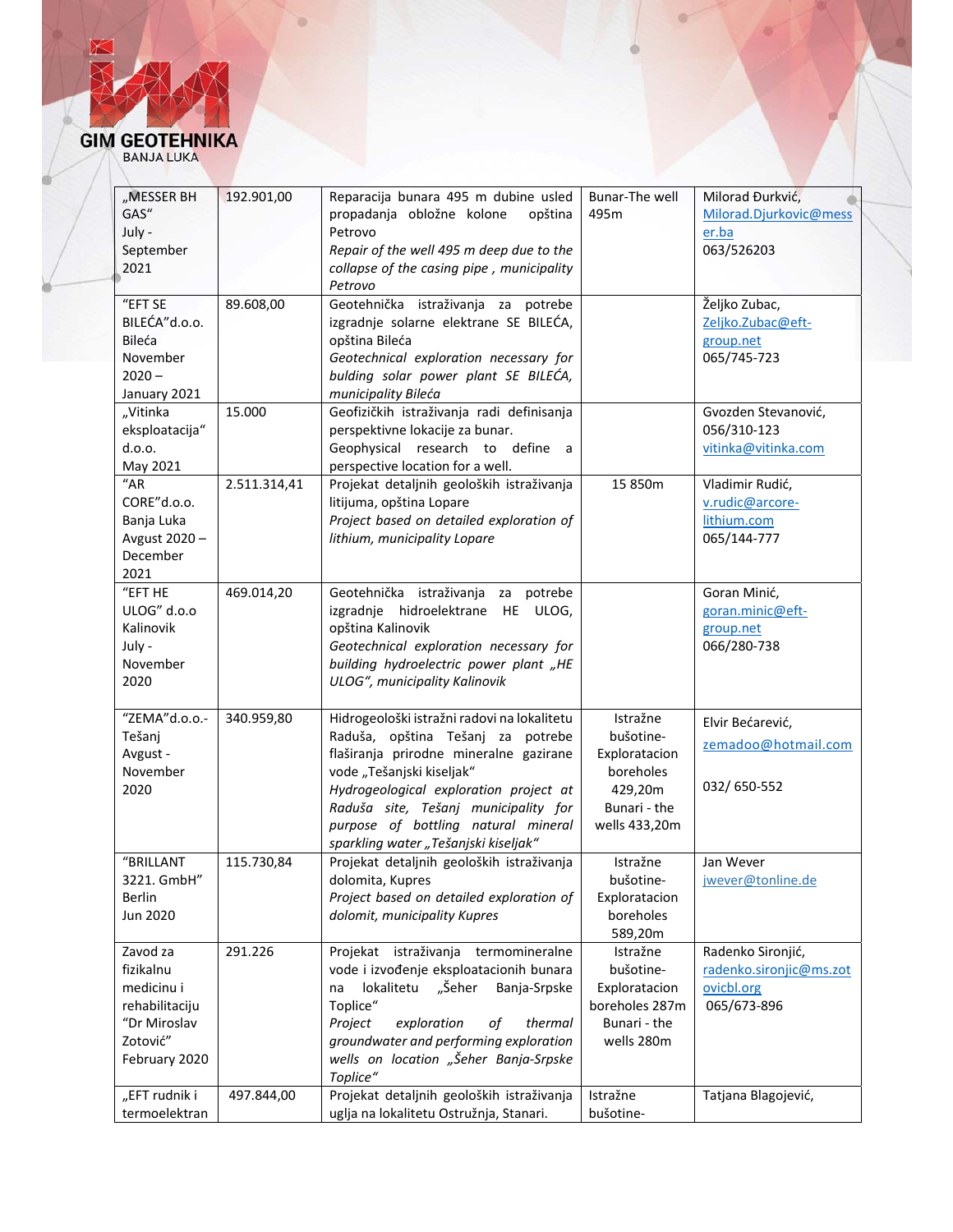ö

| BANJA LUKA |  |
|------------|--|
|            |  |

| a Stanari"        |              | Project based on detailed exploration of           | Exploratacion         | tatjana.blagojevic@eft-   |
|-------------------|--------------|----------------------------------------------------|-----------------------|---------------------------|
| d.o.o.            |              | coal located in Ostružnja, Stanari                 | boreholes             | stanari.net               |
| May-August        |              |                                                    | 3287,60m              | 065/650-609               |
| 2019              |              |                                                    |                       |                           |
| "Tehnogas         | 100.164,76   | Reparacija bunara na lokalitetu Kakmuž             | <b>Bunar-The well</b> | Mladen Ristić             |
| Kakmuž"a.d.       |              | Reparations of the<br>well locatied in             | 200m                  | 053 /252-040              |
| 2020              |              | Kakmuž                                             |                       | m.ristic@soltgp.ba        |
| "Tuzlanski        | 140.714,00   | detaljnih<br>Projekat<br>hidrogeoloških            | Bunar-The well        | Sead Grebović             |
|                   |              |                                                    |                       |                           |
| Kiseljak"d.o.o.   |              | istraživanja<br>pitnih<br>mineralnih<br>j.         | 150m                  | 035/300-100               |
| July-Avgust       |              | podzemnih voda i CO <sub>2</sub> gasa, izvođenje   |                       | sead.grebovic@pivaratu    |
| 2019              |              | istražnih eksploatacionih bunara<br>na             |                       | zla.com.ba                |
|                   |              | izvorištu<br>Tuzlanski<br>kiseljak<br>$\mathbf{u}$ |                       |                           |
|                   |              | Ljubačama, grad Tuzla.                             |                       |                           |
|                   |              | Project<br>based<br>on<br>detailed                 |                       |                           |
|                   |              | hydrogeological exploration of drinking            |                       |                           |
|                   |              | and mineral groundwater and CO2 gas,               |                       |                           |
|                   |              | conducting exploration wells at the well           |                       |                           |
|                   |              | Tuzlanski<br>kiseljak<br>in                        |                       |                           |
|                   |              |                                                    |                       |                           |
|                   |              | Ljubačama, municipality Tuzla.                     |                       |                           |
| "Tehnogas         | 110.371,00   | Projekat reparacije bunara GB-6 na                 | Bunar-The well        | Mladen Ristić             |
| Kakmuž"a.d.       |              | lokalitetu Kakmuž                                  | 200m                  | 053 / 252 - 040           |
| <b>March 2019</b> |              | Project based on reparations of the GB-6           |                       | m.ristic@soltgp.ba        |
|                   |              | well locatied in Kakmuž                            |                       |                           |
| "Tehnogas         | 1.100.000,00 | hidrogeoloških<br>detaljnih<br>Projekat            | <b>Bunar-The well</b> | Mladen Ristić             |
| Kakmuž" a.d.      |              | istraživanja termomineralne vode i CO <sub>2</sub> | 900m                  | 053 / 252 - 040           |
| February-         |              | gasa i izvođenje IEB TGP- 3 na ležištu u           |                       | m.ristic@soltgp.ba        |
| December          |              | Kakmužu, opština Petrovo                           |                       |                           |
| 2018              |              | based<br>Project<br>on<br>detailed                 |                       |                           |
|                   |              | hydrogeological exploration of thermal             |                       |                           |
|                   |              | groundwater and<br>$CO2$ gas and                   |                       |                           |
|                   |              |                                                    |                       |                           |
|                   |              | performing IEB TGP-3 at the Kakmuž site,           |                       |                           |
|                   |              | Petrovo municipality                               |                       |                           |
| "Vitinka          | 63.675,00    | Izvođenje istražne bušotine za mineralnu           | Istražna              | Gvozden Stevanović,       |
| eksploatacija"    |              | vodu IB-5.1 na lokalitetu Skočić, grad             | bušotina-             | 056/310-123               |
| d.o.o.            |              | Zvornik                                            | Exploratacion         | vitinka@vitinka.com       |
| February 2019     |              | Performing exploration wells for mineral           | borehole              |                           |
|                   |              | water IB-5.1 on location<br>Skočić,                | 282,7m                |                           |
|                   |              | municipality Zvornik                               |                       |                           |
| Zavod za          | 343.430,00   | Projekat detaljnih hidrogeoloških Istražna         |                       | Radenko Sironjić,         |
| fizikalnu         |              | istraživanja<br>termomineralne<br>vode,            | bušotina-             | radenko.sironjic@ms.zot   |
| medicinu i        |              | istražna bušotina i eksploatacioni bunar           | Exploratacion         | ovicbl.org                |
|                   |              |                                                    |                       |                           |
| rehabilitaciju    |              | Slatina , opština Laktaši                          | borehole 552m         | 065/673-896               |
| "Dr Miroslav      |              | Project<br>based<br>detailed<br>on                 |                       |                           |
| Zotović"-         |              | hydrogeological exploration<br>mineral             | Bunar-The well        |                           |
| December          |              | groundwater, exploration borehole and              | 272m                  |                           |
| 2018              |              | exploitative well Slatina, municipality            |                       |                           |
|                   |              | Laktaši                                            |                       |                           |
|                   |              |                                                    |                       |                           |
| "Integral         | 19.100,00    | Konsolidacija i zaptivanje pukotina u              |                       | Vlajko Nikolić            |
| inženjering"      |              | tunelskoj građevini HE Dabar                       |                       | vlajko.nikolic@integralgr |
| d.o.o.            |              | Consolidation and sealing cracks in the            |                       | upa.com                   |
|                   |              | tunnel structure HE Dabar                          |                       |                           |
|                   |              |                                                    |                       |                           |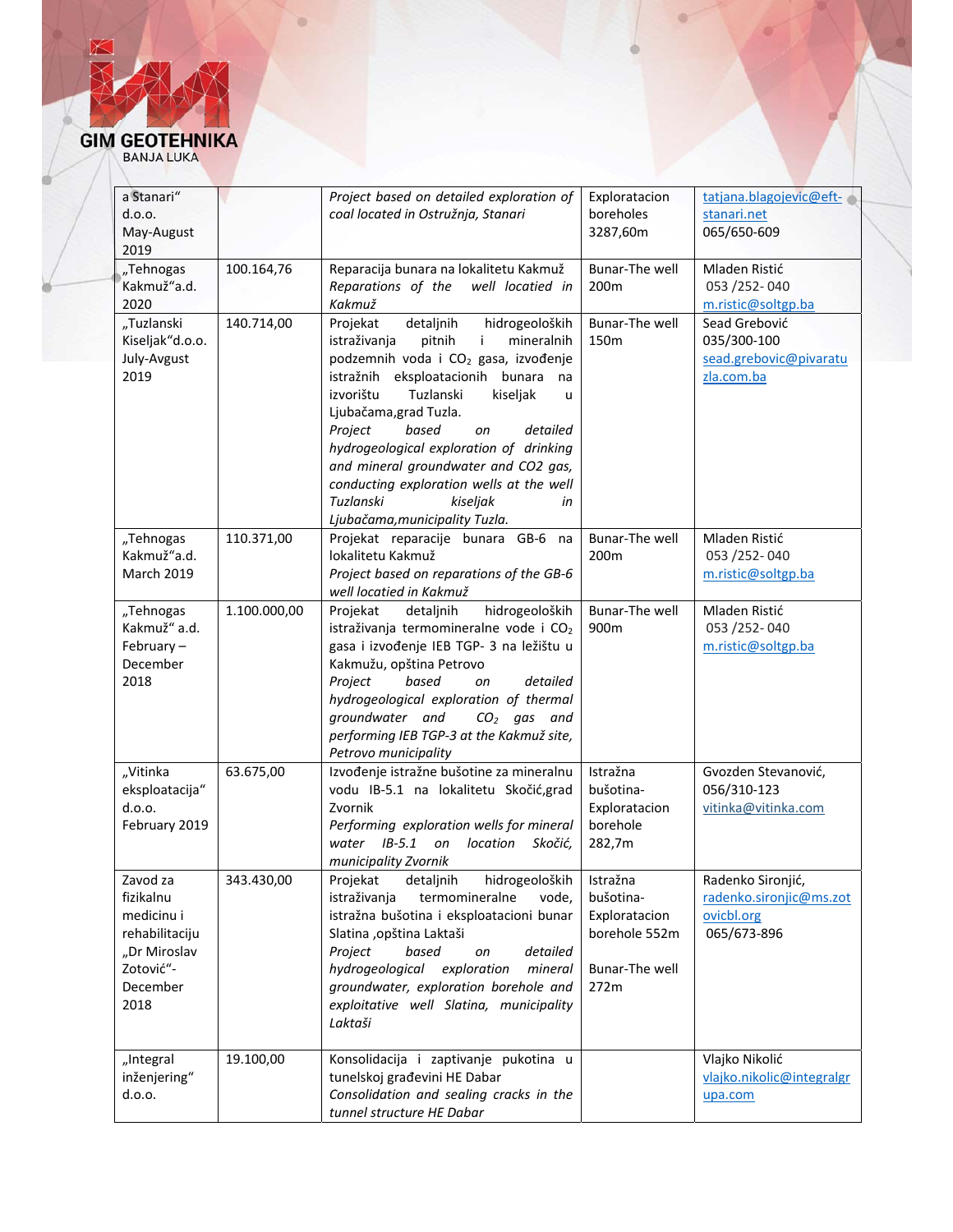ö

| December                                                         |            |                                                                                                                                                                                                                                                                                                                          |                                                                                                              |                                                           |
|------------------------------------------------------------------|------------|--------------------------------------------------------------------------------------------------------------------------------------------------------------------------------------------------------------------------------------------------------------------------------------------------------------------------|--------------------------------------------------------------------------------------------------------------|-----------------------------------------------------------|
| 2018                                                             |            |                                                                                                                                                                                                                                                                                                                          |                                                                                                              |                                                           |
| "Ibis-<br>Inženjerng"<br>d.o.o.<br><b>July 2018</b>              | 53.513,00  | Izvođenje radova na izradi bunara za<br>potrebe grijanja poslovnog-objekta "TC<br>BINGO", Živinice<br>Construction works for the well needed<br>for the heating of the business building<br>"TC BINGO", Živinice                                                                                                         | Bunar-The well<br>100 <sub>m</sub>                                                                           | Branko Ivanković,<br>ivankovic@ibis.ba                    |
| "Arcelor<br>Mittal<br>Prijedor"d.o.o<br>July-August<br>2018      | 133.200,00 | Projekat istraživanja rude gvoždja wire-<br>line sistemom na lokalitetu Omarska,<br>opština Prijedor,<br>Project based on iron ore exploration<br>with wire line systems on location<br>Omarska, municipality Prijedor                                                                                                   | Istražne<br>bušotine-<br>Exploratacion<br>boreholes 900m                                                     | Nenad Raković<br>nenad.rakovic@arcelor<br>mittal.com      |
| "Arcelor<br>Mittal<br>Prijedor"d.o.o<br>May-Jun 2018             | 94.200,00  | Projekat istraživanja rude gvoždja wire-<br>line sistemom na lokalitetu Omarska,<br>opština Prijedor<br>Project based on iron ore exploration<br>with wire line systems on location<br>Omarska, municipality Prijedor                                                                                                    | Istražne<br>bušotine-<br>Exploratacion<br>boreholes 600m                                                     | Nenad Raković<br>nenad.rakovic@arcelor<br>mittal.com      |
| "ZEMA"d.o.o.<br>Tešanj<br>February 2018                          | 251.502,86 | Hidrogeološki istražni radovi na lokalitetu<br>Raduša, opština Tešanj za potrebe<br>flaširanja prirodne mineralne gazirane<br>vode "Tešanjski kiseljak"<br>Hydrogeological exploration project at<br>Raduša site, Tešanj municipality for<br>purpose of bottling natural mineral<br>sparkling water "Tešanjski kiseljak" | Istražne<br>bušotine-<br>Exploratacion<br>boreholes 340m<br>Bunar-The well<br>190m<br>Bunar-The well<br>150m | Elvir Bećarević<br>zemadoo@hotmail.com<br>032/650-552     |
| "Vitinka<br>eksploatacija"<br>d.o.o.<br>May-<br>November<br>2018 | 401.582,89 | Hidrogeološki istražni radovi na lokalitetu<br>Raševo, opština Milići za potrebe<br>flaširanja prirodne mineralne negazirane<br>vode "VIVIA"<br>Hydrogeological exploration project at<br>Raševo site, municipality Milići for the<br>purpose of bottling natural mineral<br>sparkling water "VIVIA"                     | Istražns<br>bušotina-<br>Exploratacion<br>borehole254m<br><b>Bunar-The well</b><br>191m                      | Gvozden Stevanović,<br>056/310-123<br>vitinka@vitinka.com |
| "Geo<br>Test"d.o.o.<br>Sarajevo<br>April 2015                    | 324.780,00 | Hidrogeološko istražno bušenje, Boljanić,<br>Doboj<br>Hydrogeological<br>exploratory<br>drilling,<br>Boljanić, Doboj                                                                                                                                                                                                     | Bunar-The well<br>780m                                                                                       | Damir Kasum,<br>033 266 306<br>geotest@email.com          |
| "Geo Test"<br>d.o.o.<br>Sarajevo<br>April 2015                   | 338.240,00 | Hidrogeološko<br>istražno<br>bušenje,<br>Ševarlije, Doboj<br>Hydrogeological<br>exploratory<br>drilling,<br>Ševarlije, Doboj                                                                                                                                                                                             | <b>Bunar-The well</b><br>710m                                                                                | Damir Kasum,<br>033 266 306<br>geotest@email.com          |
| "BBM-<br>Vareš"d.o.o.                                            | 72.975,70  | Istražno bušenje uglja u Bištranima,<br>opština Kakanj                                                                                                                                                                                                                                                                   |                                                                                                              | Izudin Sjerotanović,<br>032 849 010                       |